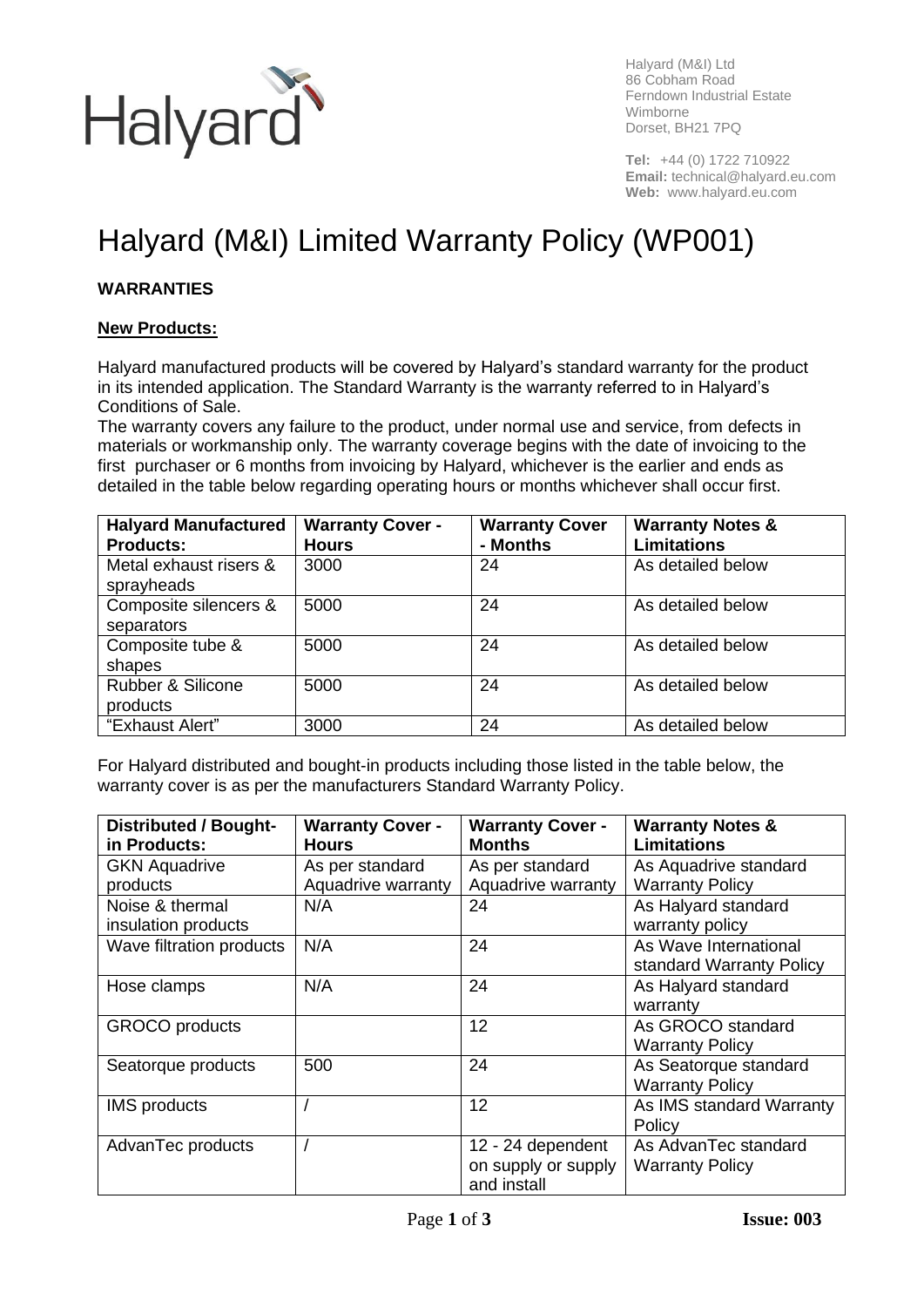

Halyard (M&I) Ltd 86 Cobham Road Ferndown Industrial Estate Wimborne Dorset, BH21 7PQ

**Tel:** +44 (0) 1722 710922 **Email:** technical@halyard.eu.com **Web:** www.halyard.eu.com

## **Halyard Manufactured Products:**

#### **The following applies to Halyard manufactured products only:**

For Halyard manufactured products, the responsibility of Halyard in the event of a failure covered by the warranty is limited to repairing, or, at its option, replacing any part that upon examination is deemed by Halyard to have been defective. Halyard will also bear reasonable labour costs required to repair or replace defective parts provided that such repairs or replacements are made by Halyard or Halyard representatives and approved in advance by Halyard (travel costs are excluded and will be charged at cost).

Any parts not requiring replacement or reused in the Service Work will be covered only by any previous applicable warranty.

Unless the customer shall issue specific instructions to Halyard, only such parts deemed unserviceable when examined in conjunction with Halyard re-use guidelines will be replaced by Halyard.

#### **Service Work:**

For Halyard manufactured parts, the Service Work warranty covers any failure to the Halyard component or equipment subject to the Service Work that results, under normal use and service, from defective Halyard workmanship only. The Service Work warranty coverage begins with the date the Service Work is completed and ends six (6) months, or 1,500 hours of operation from such date, whichever shall occur first.

The responsibility of Halyard in the event of a failure covered by the Service Work warranty is limited to repairing, or, at its option, replacing any part of the defective Service Work. Halyard will bear reasonable labour costs to repair defective Service Work provided that such repairs or replacements are made by Halyard or Halyard representatives and approved in advance by Halyard (travel costs are excluded and will be charged at cost).

#### WARRANTY PROCEDURE

Subject always to any relevant procedures associated with Halyard warranties, where the customer believes a failure to be covered by the Standard Warranty, it shall notify Halyard immediately and Halyard will supply a Warranty Returns Form (WP002) for completion and return by the customer. The customer will, at their cost, return the equipment or part subject to the failure to Halyard, with proof of purchase, as soon as is practicable for examination and analysis of the failure.

Halyard will require the customer to provide an official purchase order, for credit accounts, or full payment for cash customers at the Halyard quoted value for any replacement parts prior to Halyard despatching any replacement parts.

Halyard shall assess whether, in its sole opinion, the failure is covered by the Standard Warranty. Halyard may carry out the relevant work to repair the failure but reserves the right to invoice the customer either (1) while Halyard is assessing whether the failure is covered by the Standard Warranty or (2) when the assessment is complete and has been deemed not to be a warrantable failure.

In the event the failure is covered by the Standard Warranty and the customer has paid Halyard for the relevant repair work, Halyard will reimburse the customer in accordance with the Standard Warranty.